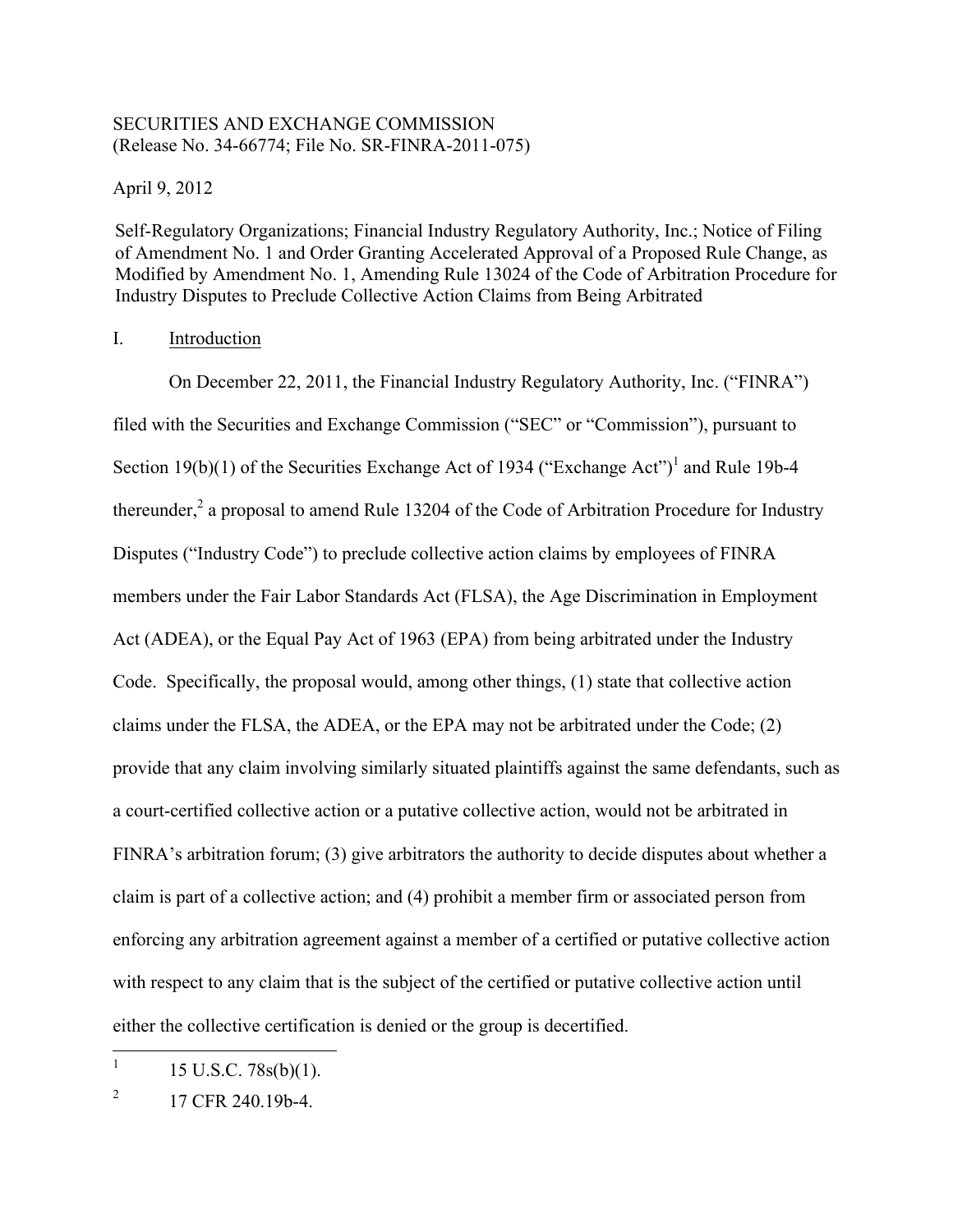11, 2012.<sup>3</sup> The Commission received two comments on the proposed rule change.<sup>4</sup> On March change ("Amendment No. 1").<sup>5</sup> The Commission is publishing this notice and order to solicit The proposed rule change was published for comment in the Federal Register on January 29, 2012, FINRA filed a response to comments and a partial amendment to the proposed rule comment on Amendment No. 1 and to approve the proposed rule change, as modified by Amendment No. 1, on an accelerated basis.

# II. Description of Proposed Rule Change

ineligible for arbitration in its forum.<sup>6</sup> However, as described in the Notice, the United States As stated in the Notice, Rule 13204 of the Industry Code generally provides that any claim that is based upon the same facts and law, and involves the same defendants as in a courtcertified class action or a putative class action, shall not be arbitrated. The Notice also stated that in 1999 FINRA issued an Interpretive Letter stating that its class action rules should include collective action claims brought under the FLSA and, therefore, considered these claims District Court for the Southern District of New York found that an FLSA collective action is not

 $\overline{3}$  ("Notice"). The comment period closed on February 1, 2012. <u> 1989 - Johann Stein, fransk politik (d. 1989)</u> See Exchange Act Release No. 66109 (Jan. 5, 2012), 77 FR 1773 (Jan. 11, 2012) (Notice of Filing of Proposed Rule Change to Amend the Code of Arbitration Procedure for Industry Disputes to Preclude Collective Action Claims from Being Arbitrated)

 $\overline{4}$ See Letter from Kevin M. Carroll, Managing Director and Associate General Counsel, Securities Industry and Financial Markets Association, dated February 1, 2012 ("SIFMA Letter"); and letter from Jill I. Gross, Director, Edward Pekarek, Assistant Director, and Genavieve Shingle, Student Intern, Investor Rights Clinic at Pace Law School, dated February 1, 2012 ("PIRC Letter"). Comment letters are available at http://www.sec.gov.

<sup>5</sup>  No. 1 and Partial Amendment No. 1 is available on FINRA's website at See Letter from Mignon McLemore, Assistant Chief Counsel, FINRA, FINRA Dispute Resolution, to Elizabeth M. Murphy, Secretary, SEC, dated March 28, 2012 ("Response to Comments No. 1 and Partial Amendment No. 1"). The text of Response to Comments http://www.finra.org, at the principal office of FINRA, and on the Commission's website at http://www.sec.gov.

<sup>6</sup> See Notice (citing FINRA Interpretive Letter to Cliff Palefsky, Esq., dated September 21, 1999).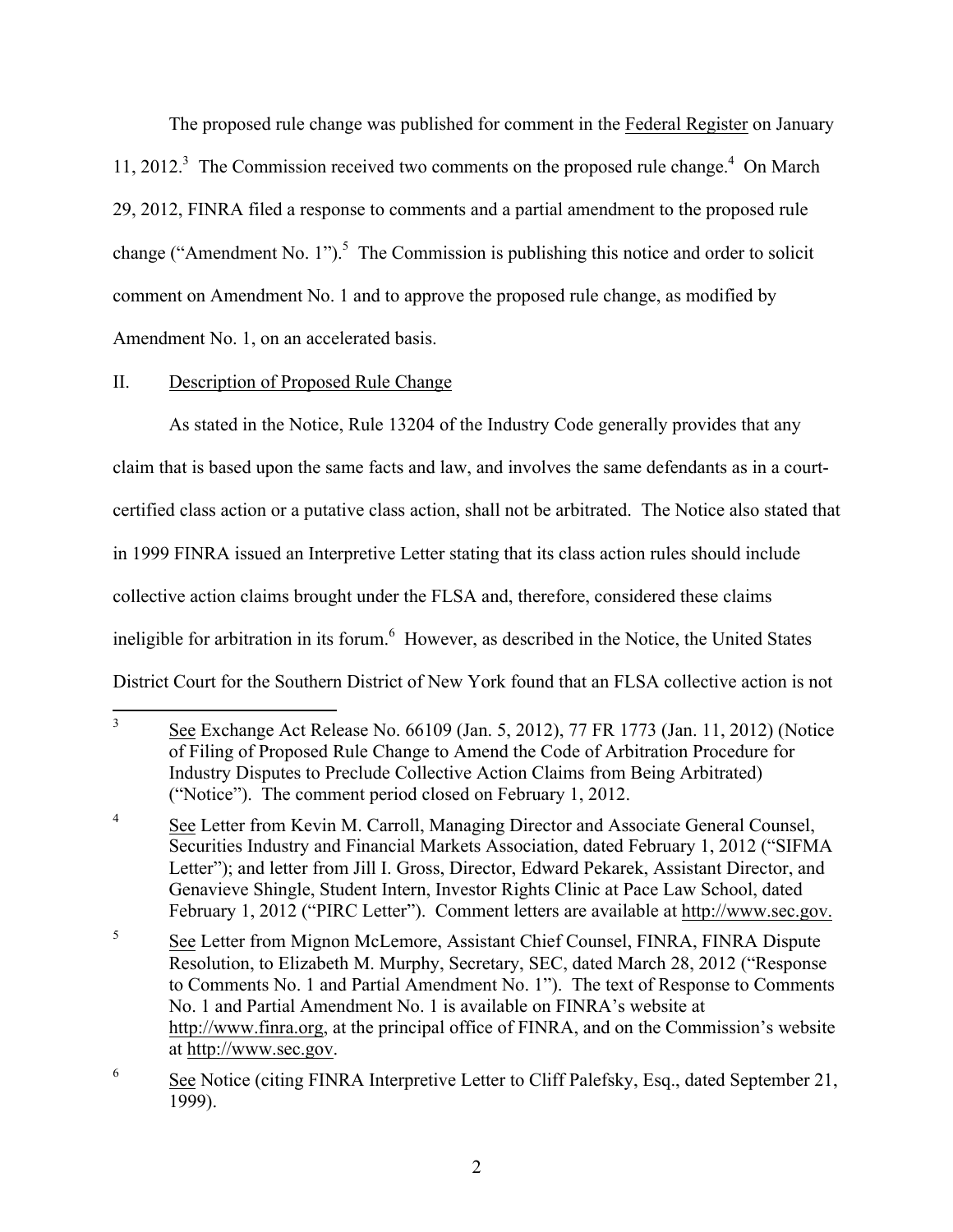claims in FINRA's dispute resolution forum.<sup>7</sup> a class action for purposes of Rule 13204 of the Industry Code and compelled arbitration of such

 In response to the court's finding, FINRA is proposing to amend Rule 13204 to preclude collective action claims from being arbitrated in FINRA's forum under the Industry Code. The "Collective Actions," and would contain four subparagraphs. proposed amendments to Rule 13204, would separate Rule 13204 into two sections: subparagraph (a) for class actions, and subparagraph (b) for collective actions. Subparagraph (a) would be titled, "Class Actions," and re-numbered. Subparagraph (b) would be titled,

Proposed subparagraph  $(b)(1)$  would state that collective action claims under the FLSA, the ADEA, or the EPA may not be arbitrated under the Industry Code.

Under proposed subparagraph (b)(2), any claim that involves plaintiffs who are similarlysituated against the same defendants as in a court-certified collective action or a putative collective action, or that is ordered by a court for collective action at a forum not sponsored by a self-regulatory organization, would not be arbitrated under the Industry Code, if the party bringing the claim has opted in to the collective action.

 notice that the Director has decided to refer the dispute to a panel. Amendment No. 1, however, Under proposed subparagraph  $(b)(3)$ , as originally proposed, the Director would have referred to a panel any dispute as to whether a claim is part of a collective action, unless a party asked the court hearing the collective action to resolve the dispute within 10 days of receiving would permit a party to ask any forum (not just a court) hearing the collective action to resolve the dispute within the specified time.

<u> 1989 - Johann Stein, fransk politik (d. 1989)</u>

 7 Id. (citing Hugo Gomez et al. v. Brill Securities, Inc. et al., No. 10 Civ. 3503, 2010 U.S. Dist. LEXIS 118162 (S.D.N.Y. Nov. 2, 2010)).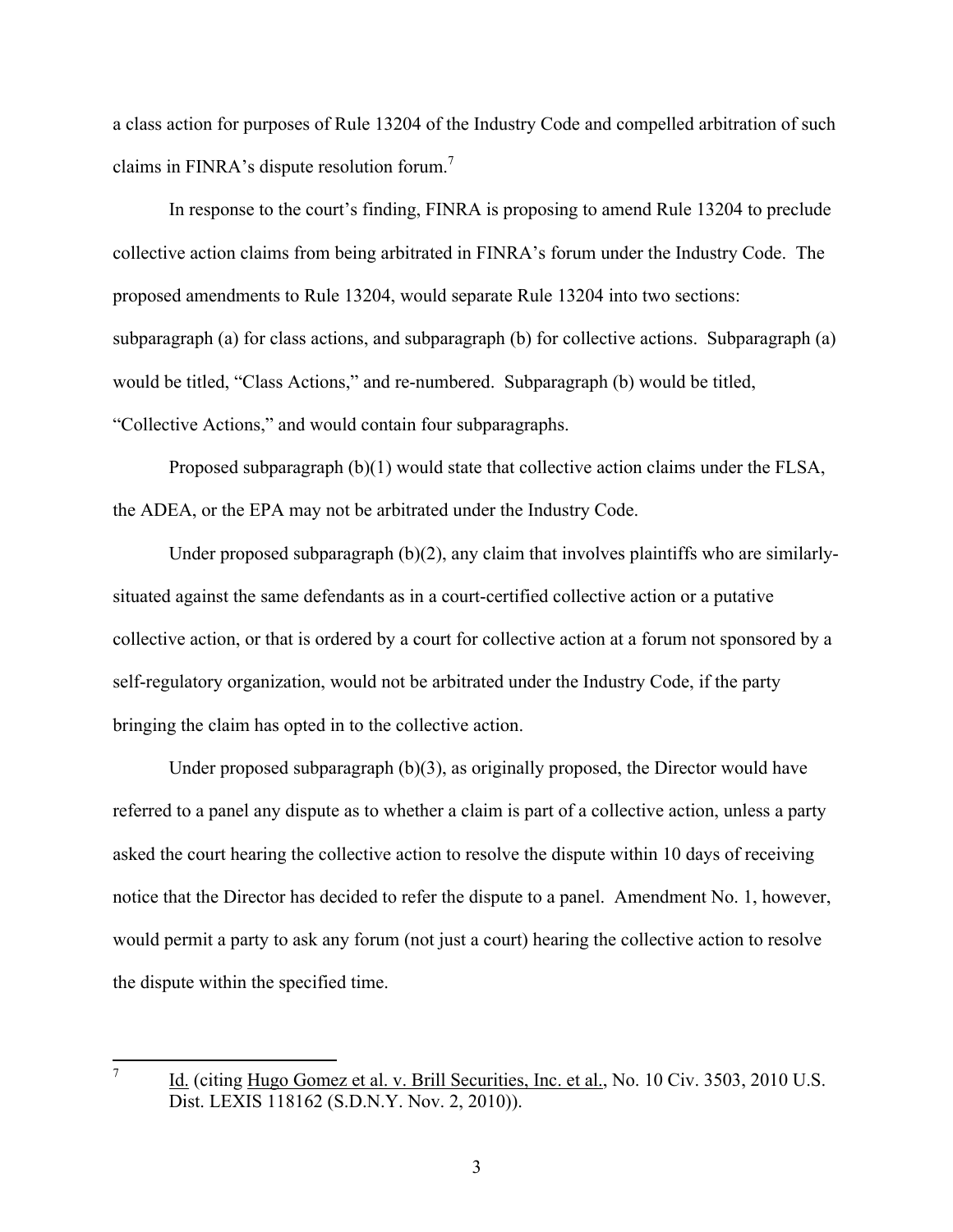Subparagraph (b)(4), as originally proposed, would have provided that a member or decertified. Amendment No. 1, however, would specify that subparagraph (b)(4) would apply associated person may not enforce any arbitration agreement against a member of a certified or putative collective action with respect to any claim that is the subject of the certified or putative collective action until the collective action certification is denied or the collective action is only to agreements to arbitrate in the FINRA forum, thus not affecting agreements to arbitrate in fora other than FINRA's.

#### III. Summary of Comment Letters

 Commission received two comment letters in response to the proposed rule change. On March change. As stated above, the proposed rule change was published for comment in the Federal Register on January 11, 2012, and the comment period closed on February 1, 2012. The 28, 2012, FINRA responded to the comments and filed Amendment No. 1 to the proposed rule

The PIRC Letter strongly supported the proposed rule change.

 misconstrued to include multi-party litigation outside of the collective action context. SIFMA proposed rule to collective actions.<br>4 The SIFMA Letter did not object to the proposed rule change, but recommended revisions to certain language in proposed subparagraph (b). First, SIFMA recommended modifying proposed subparagraph (b)(2) to replace the phrase, "Any claim that involves plaintiffs who are similarly situated against the same defendants as in a court-certified collective action or a putative collection action," with, "Any claim that is the subject of a certified or putative collective action." SIFMA argued that FINRA's proposed language could be suggested that its proposed change would clarify FINRA's intent to limit the application of the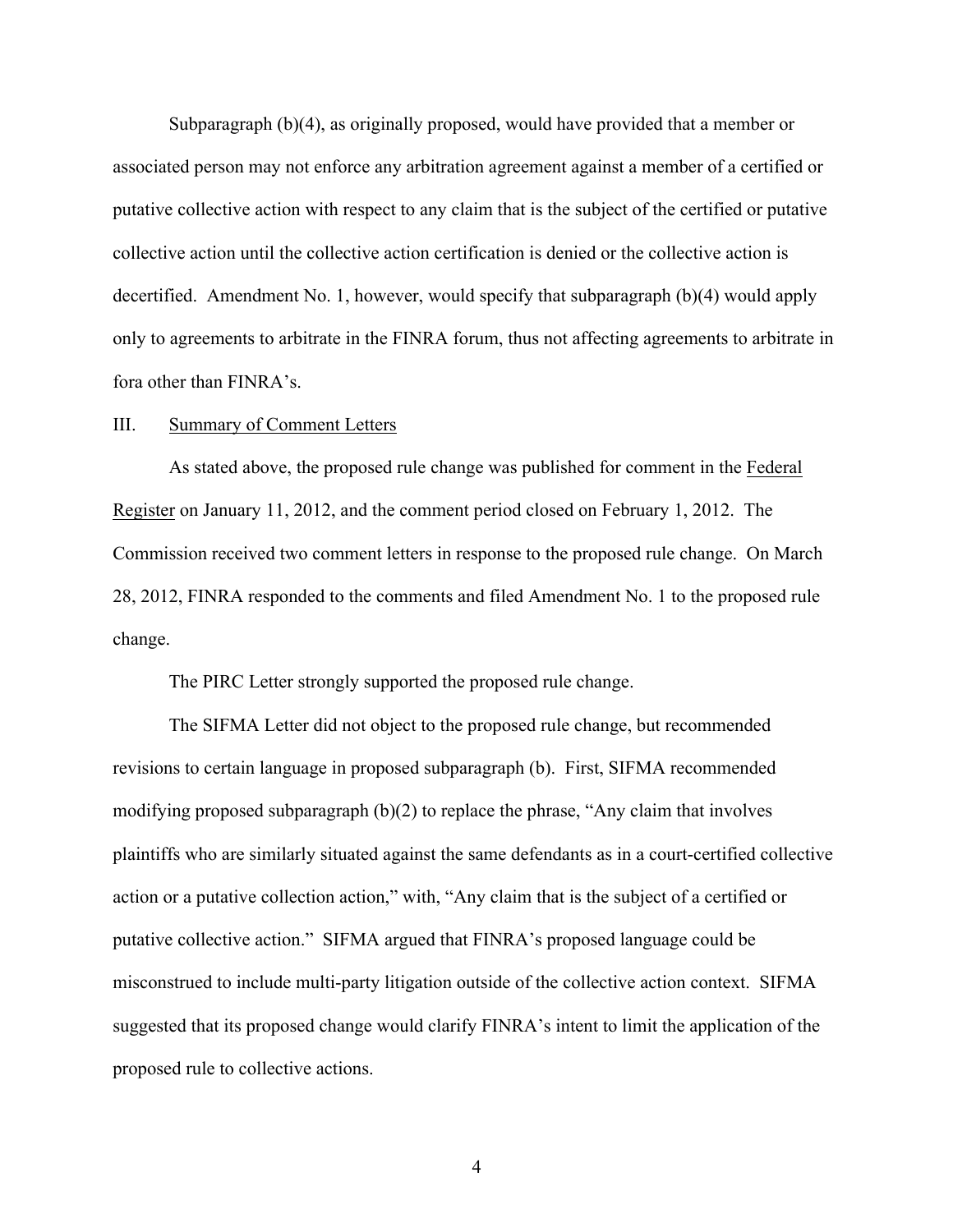arbitrated in FINRA's forum only, and would not preclude their being arbitrated in other fora. In its Response to Comments No. 1, FINRA declined to amend its proposed subparagraph (b)(2) as SIFMA suggested. FINRA stated that the revision is unnecessary because as proposed the rule already clarifies its applicability to only those parties who opt in to a collective action; furthermore, as proposed the rule would preclude those claims from being FINRA also declined to remove the term "similarly situated" from proposed subparagraph  $(b)(2)$ as SIFMA suggested because the term is consistent with language used in the FLSA to describe party plaintiffs in collective actions under the statute, $\delta$  and the term helps define the parties to whom the proposal would apply.

subparagraph (b)(3) by replacing "the court hearing the collective action" with "the court or other forum hearing the collective action." SIFMA stated that this change would clarify that arbitration agreement" with "may not enforce an agreement to arbitrate in this forum." SIFMA Second, SIFMA recommended modifying proposed subparagraphs (b)(3) and (b)(4) to limit their scope to FINRA arbitration. Specifically, SIFMA recommended modifying proposed arbitration fora, other than FINRA's forum, accept collective action claims. Similarly, SIFMA recommended modifying proposed subparagraph (b)(4) by replacing "may not enforce any stated that this change would clarify that under the proposed rule agreements to arbitrate collective action claims in arbitration fora other than FINRA would remain valid and enforceable.

 recommended. FINRA stated that it made these changes because the proposed rule is designed to prohibit collective action claims from being arbitrated in its forum only; FINRA members and FINRA agreed to amend proposed subparagraphs (b)(3) and (b)(4) as SIFMA

 8 See 29 U.S.C. 216(b).

<u> 1989 - Johann Stein, fransk politik (d. 1989)</u>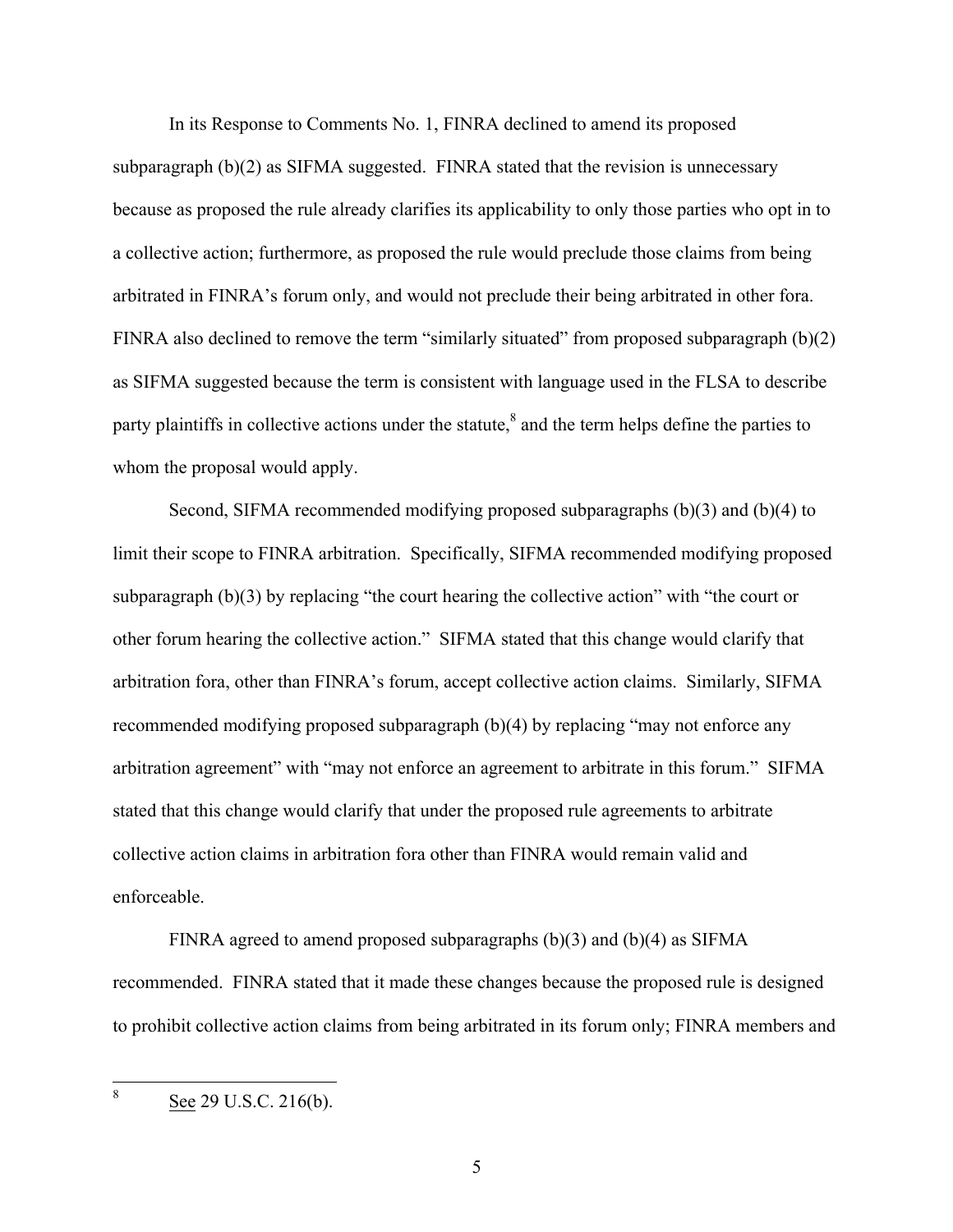a court of competent jurisdiction or by arbitrating them in other arbitration fora. IV. Commission's Findings their employees may, however, agree to address collective action claims either by filing them in

#### Commission's Findings

association. $9$  In particular, the Commission finds that the proposal is consistent with Section The Commission has carefully considered the proposed rule change, the comments received, FINRA's Response to Comments No. 1, and Amendment No. 1. The Commission finds that the proposed rule change, as amended, is consistent with the requirements of the Exchange Act, and the rules and regulations thereunder that are applicable to a national securities  $15A(b)(6)$  of the Act,<sup>10</sup> which requires, among other things, that the rules of a national securities association be designed to prevent fraudulent and manipulative acts and practices, to promote just and equitable principles of trade, remove impediments to and perfect the mechanism of a free and open market and a national market system, and, in general, protect investors and the public interest.

The proposed rule change, as amended, would facilitate the efficient resolution of collective actions under the FLSA, ADEA, or the EPA, as courts have established procedures to manage these types of representative actions. It also would preserve access to courts for these types of claims for employees of FINRA members.

The Commission believes that FINRA has responded adequately to SIFMA's comments recommending revisions to certain language in proposed subparagraphs  $(b)(2)$ ,  $(b)(3)$  and  $(b)(4)$ to the proposed rule by explaining, among other things, why it is proposing to revise proposed subparagraphs  $(b)(3)$  and  $(b)(4)$ , but is not proposing to revise subparagraph  $(b)(2)$ . In response

<u> 1989 - Johann Stein, fransk politik (d. 1989)</u>

 $\overline{9}$ In approving this proposed rule change, the Commission notes that it has considered the proposed rule's impact on efficiency, competition, and capital formation. 15 U.S.C. 78c(f).

 $10\,$  $15$  U.S.C. 78o-3(b)(6).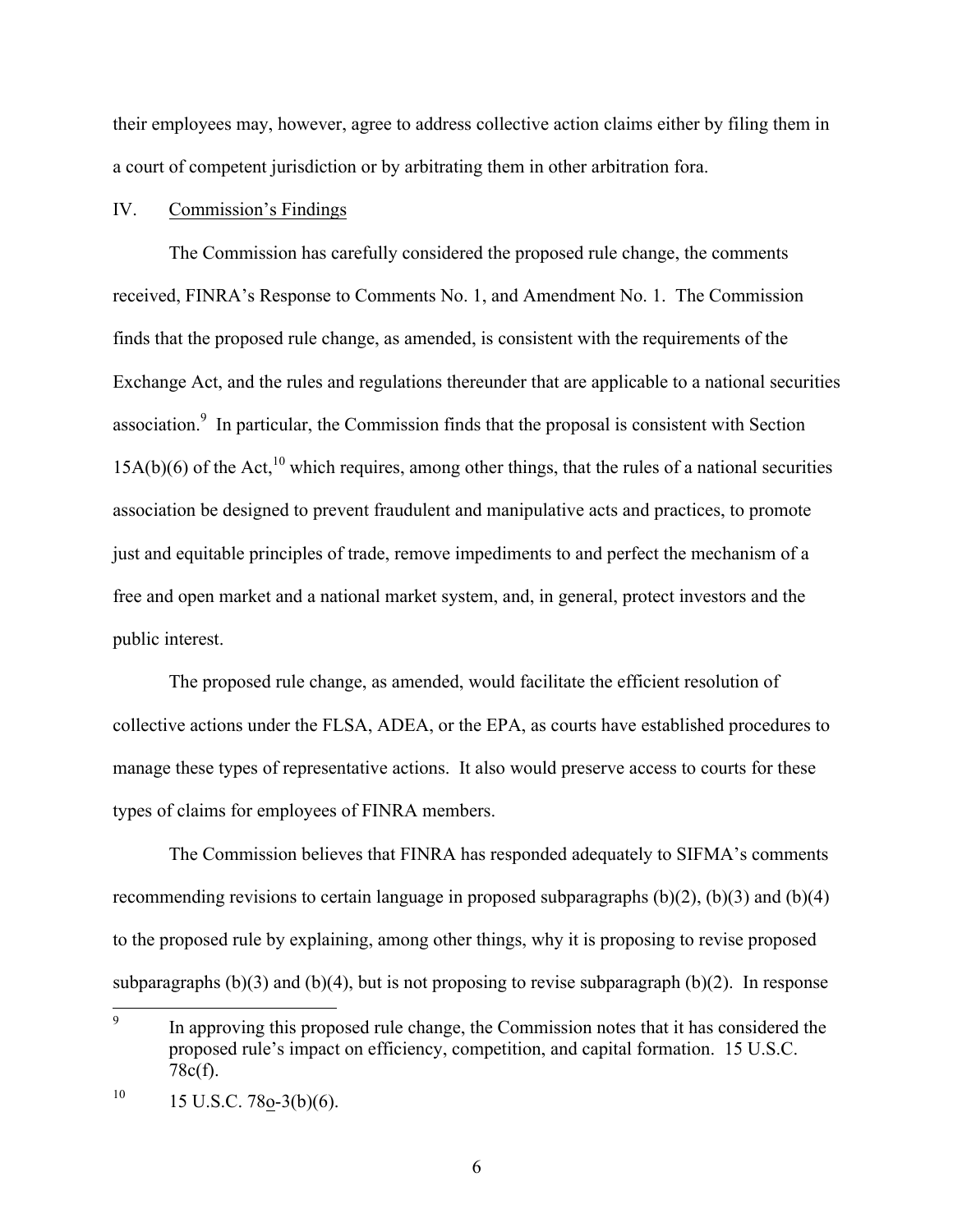to SIFMA's comments, FINRA proposed to amend proposed subparagraphs  $(b)(3)$  and  $(b)(4)$  to acknowledge that arbitration fora other than FINRA's dispute resolution forum accept collective action claims. FINRA has suitably explained its reasons for declining to amend proposed subparagraph (b)(2) as SIFMA recommended.

#### V. Accelerated Approval

Amendment No. 1 revised proposed subparagraphs  $(b)(3)$  and  $(b)(4)$  in response to specific FINRA would remain valid and enforceable. The Commission finds good cause, pursuant to Section 19(b)(2) of the Act<sup>11</sup> for approving the proposed rule change, as modified by Amendment No. 1, prior to the 30th day after publication of Amendment No. 1 in the Federal Register. The changes proposed in concerns raised by SIFMA. The amendment addresses these concerns by clarifying that arbitration fora, other than FINRA's forum, accept collective action claims, and that under the proposed rule agreements to arbitrate collective action claims in arbitration fora other than

Accordingly, the Commission finds that good cause exists to approve the proposal, as modified by Amendment No. 1, on an accelerated basis.

#### VI. Solicitation of Comments

Interested persons are invited to submit written data, views and arguments concerning the foregoing, including whether Amendment No. 1 to the proposed rule change is consistent with the Act. Comments may be submitted by any of the following methods:

#### Electronic Comments:

Use the Commission's Internet comment form

(http://www.sec.gov/rules/sro.shtml); or

 11 <u> 1989 - Johann Stein, fransk politik (d. 1989)</u> 15 U.S.C. 78s(b)(2).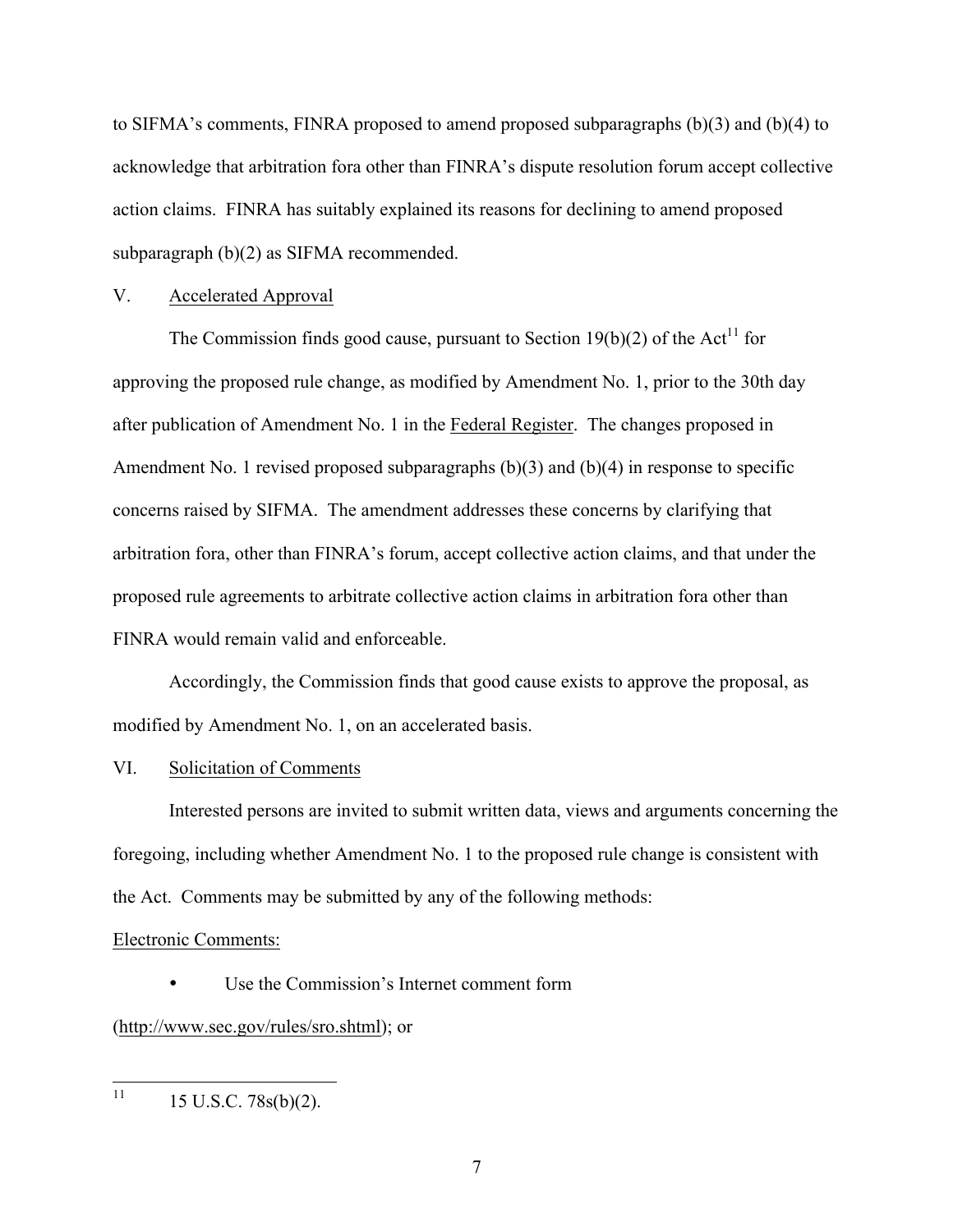Send an e-mail to rule-comments@sec.gov. Please include File Number SR-FINRA-2011-075 on the subject line.

### Paper Comments:

• Send paper comments in triplicate to Elizabeth M. Murphy, Secretary, Securities and Exchange Commission, 100 F Street, NE, Washington, DC 20549-1090.

All submissions should refer to File Number SR-FINRA-2011-075. This file number should be included on the subject line if e-mail is used. To help the Commission process and review your comments more efficiently, please use only one method. The Commission will post all comments on the Commission's Internet website (http://www.sec.gov/rules/sro.shtml). Copies of the submission, all subsequent amendments, all written statements with respect to the proposed rule change that are filed with the Commission, and all written communications relating to the proposed rule change between the Commission and any person, other than those that may be withheld from the public in accordance with the provisions of 5 U.S.C. 552, will be available for website viewing and printing in the Commission's Public Reference Room, 100 F Street, NE, Washington, DC 20549, on official business days between the hours of 10:00 a.m. and 3:00 p.m. Copies of such filing also will be available for inspection and copying at the principal office of FINRA. All comments received will be posted without change; the Commission does not edit personal identifying information from submissions. You should submit only information that you wish to make available publicly. All submissions should refer to File Number SR-FINRA-2011-075 and should be submitted on or before [insert date 21 days from publication in the Federal Register].

8